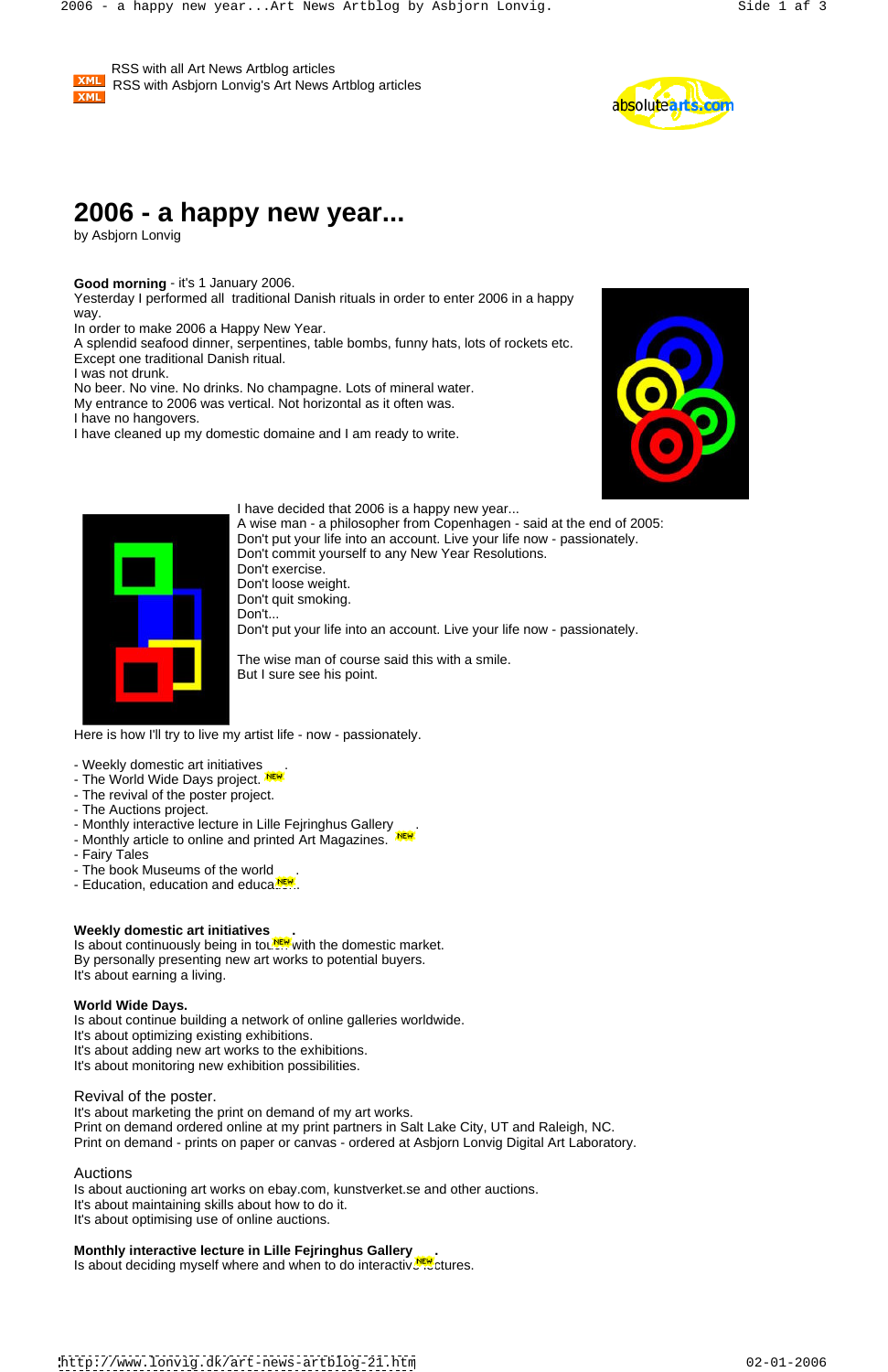Lille Fejringhus Gallery is the perfect place.

An interactive lecture is mentally exhausting, so only once a month would be nice.

# **Monthly article to online and printed Art Magazines.**

Is about being on the move, about telling the stories, that an artist must tell. It is about a kind of relaxation. A visual artist relaxes when he expresses himself literally.

# **Fairy Tales.**

Inuit Circumpolar Area culture and especially Greenlandish culture are the inspiration to a series of new fairy tales in children's books. The Laura-project it is called.

I'll visit Greenland in 2006.

The fairy tale series the Lucca-project has been translated from English into Dansih, German, French, Italian, Japanese and Chinese.

In 2006 a bilingual edition in English and Persian (Arabic) will be published.

# **Museums of the world .**

Is about Editorial Croquis, which is a printed art magazine and a publishing company in Buenos Aires that has run some of my articles about art museums in Spanish.

The director and editor of Editorial Croquis Martin Enriques Gil has recently asked me to write a book "The Museums of the World by Asbjorn Lonvig", published by Editorial Croquis in Danish, Portuguese, Spanish and English.

And I have answered: I'll do it, I'll find out how.

In 2006 I'll do something about it. Layout. Edition sizes. Sponsor contracts. The first visits to museums etc.

### **Education, education and finally education.**

Is about using computer and internet in art and art marketing.

I have to continuously improve my skills in this area - even if I originally was a trained IBM software specialist. In 2006 my skills concerning using Adobe Illustrator CS2 must be raised to a professional level.

#### **Thoughts.**

Some years Artprice.com - the leading art information company in the market - pronounced that the art market would increase to 3,5 times the existing art market because of computers and internet.

Since then I have concentrated 100 % on using computer and internet.

During this period of time I have got a lot of condescending response.

I believe the whole art market now is realizing that Artprice.com was right.

In 2006 condescension will be replaced by acceptance???

# **ATTENTION**

# **COPYRIGHT ASBJORN LONVIG**

see Asbjorn Lonvig's Copyright - Business Concept - Disclaimer

2006 - a happy new year...Art News Artblog by Asbjorn Lonvig. 2006 - a happy new year...Art News Artblog by Asbjorn Lonvig. 2006 - a happy new year...Art News Artblog by Asbjorn Lonvig. 2006 - a happy new year...Art News Artblog by Asbjorn Lonvig.

<http://www.lonvig.dk/art-news-artblog-21.htm> 02-01-2006